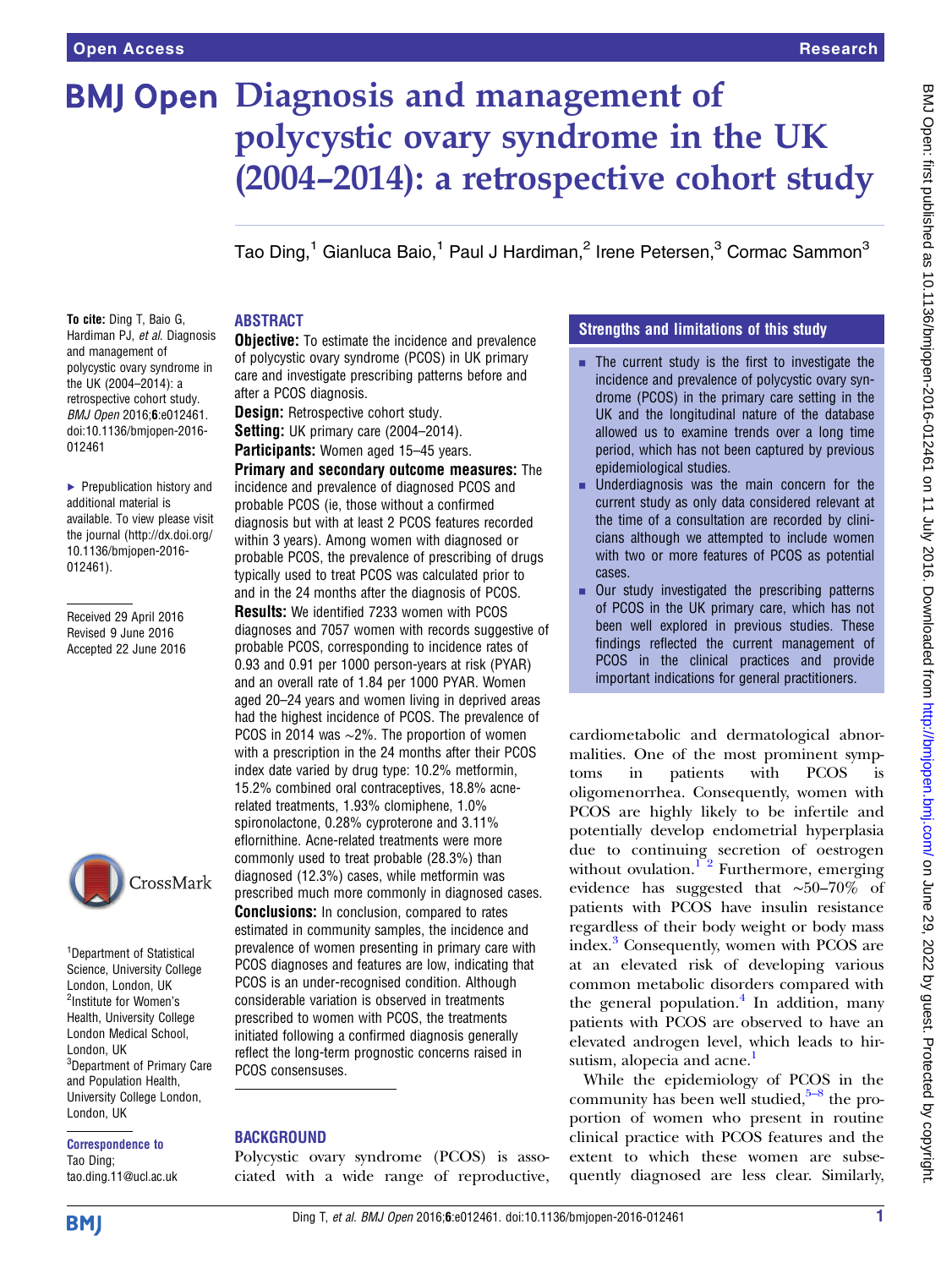while a range of treatments have been suggested for the management of  $PCOS$ , there is very little information regarding which of these drugs are actually prescribed in routine clinical practice. Such 'real-world evidence' can help identify priority areas for research, training and health promotion efforts. The current study sought to provide such evidence by investigating the recording of PCOS features and diagnoses in UK general practice between 2004 and 2014 and the subsequent prescribing of pharmacological treatments.

# **METHODS**

# Data source

The Health Improvement Network (THIN) is one of the largest primary care data sources in the UK, including data from over 500 general practices, covering ∼6.2% of the total population in the UK. Available data include patient demographics, medical history, test results, drug prescriptions and social deprivation as measured by quintiles of the Townsend score.<sup>[10](#page-7-0)</sup> Symptoms and diagnoses are recorded using a hierarchical clinical coding system (Read codes), $\frac{11}{2}$  $\frac{11}{2}$  $\frac{11}{2}$  with additional information recorded as unstructured text. The information stored as unstructured text was not available in this study. Notably, as the data are collected in routine clinical practice, only information deemed clinically relevant is entered in a patient's record.

In our study, data were included from each practice that met minimum quality criteria, for example, acceptable computer usage (a time point when a practice is considered to use their computer system adequately, ie, at least one medical record, one additional health data record such as body mass index, laboratory test results and two therapy records are computerised annually for a practice) and acceptable mortality reporting (a time point which the observed death rates for a practice reach the standard predicted numbers of deaths derived from National statistics given the practice's demographics). $12-14$  $12-14$ 

#### Study population

Women aged 15–45 years, who were permanently registered for at least 1 year, were included in the study population. Women with conditions that can cause similar symptoms to PCOS were identified and excluded. These conditions include prolactinoma, Cushing's syndrome, Nelson's syndrome, adrenal-related disorders (ie, adrenal tumours, adrenal hyperplasia) and pituitary disorders.

#### Case definition

PCOS cases were identified using two methods. First, Read codes for 'polycystic ovary syndrome' (C165.00), 'Stein-Leventhal syndrome' (C164.12) and 'endoscopic drilling of ovary' (7E25300) were used to identify those women who had been clinically diagnosed as PCOS cases (diagnosed cases). Women with two or more Read

codes indicative of PCOS features (menstrual/ovarian dysfunction, clinical and biochemical hyperandrogenism, polycystic ovaries) recorded in a 3-year period were then selected and we considered these as probable cases. These women were considered as those who were likely to meet at least one of the three major definitions of  $\mathrm{PCOS}^{15-18}$  but who may not have been clinically diagnosed as having the condition. The index date for probable cases was considered to be the date the second PCOS feature was recorded. A full list of the codes used to define cases is provided in online supplementary table SI.

#### Covariates and prescription indicators

We extracted data on each woman's year of birth, ethnicity and deprivation level of the area in which the woman lived; $\frac{10}{10}$  $\frac{10}{10}$  $\frac{10}{10}$  data on prescriptions of interest (ie, combined oral contraceptives (COCs), progestin oral contraceptives (POCs), intrauterine devices, clomiphene, metformin, spironolactone, gonadotrophins, cyproterone, flutamide, eflornithine, weight control/loss drugs, lipid regulators and acne-related drugs) were also included and information on prescribing of these drugs before and in the 24 months after each PCOS case index data was extracted.

#### Statistical analysis

For incidence estimation, the rate was computed as the total number of new PCOS cases recorded between 2004 and 2014 divided by the total number of person-years of follow-up. Person-time for the denominator was estimated by summing each woman's follow-up from the latest among (1) their 15th birthday, (2) 1 year after registration, (3) the date at which their practice met minimum quality criteria and (4) the 1 January 2004, to the earliest of the date among (1) their first incident diagnosis, (2) their date of death, (3) the date they left the practice, (4) the date data were last collected from their practice and (5) the 31 December 2014. All incidence rates were reported per 1000 person-years at risk (PYAR).

Hierarchical (patients were considered to be nested in each practice) multivariate Poisson regression models were used to estimate incidence rate ratios and 95% CIs comparing the incidence of first PCOS diagnoses across 5-year age bands, Townsend score quintiles and calendar period (ie, 2004–2007, 2008–2011 and 2012–2014).

The period prevalence of the diagnosis of PCOS was evaluated for the calendar year 2014. The denominator for the prevalence calculation consisted of any women with at least 1 year of postregistration follow-up, of which at least 6 months must have occurred in 2014. The prevalence of PCOS was also estimated within 5-year age bands. Secondary analysis was carried out to assess the sensitivity of the prevalence estimate to the length of the postregistration period (ie, 1 year, 2 years) and the minimum period registered within 2014 (ie, 3, 6 and 9 months).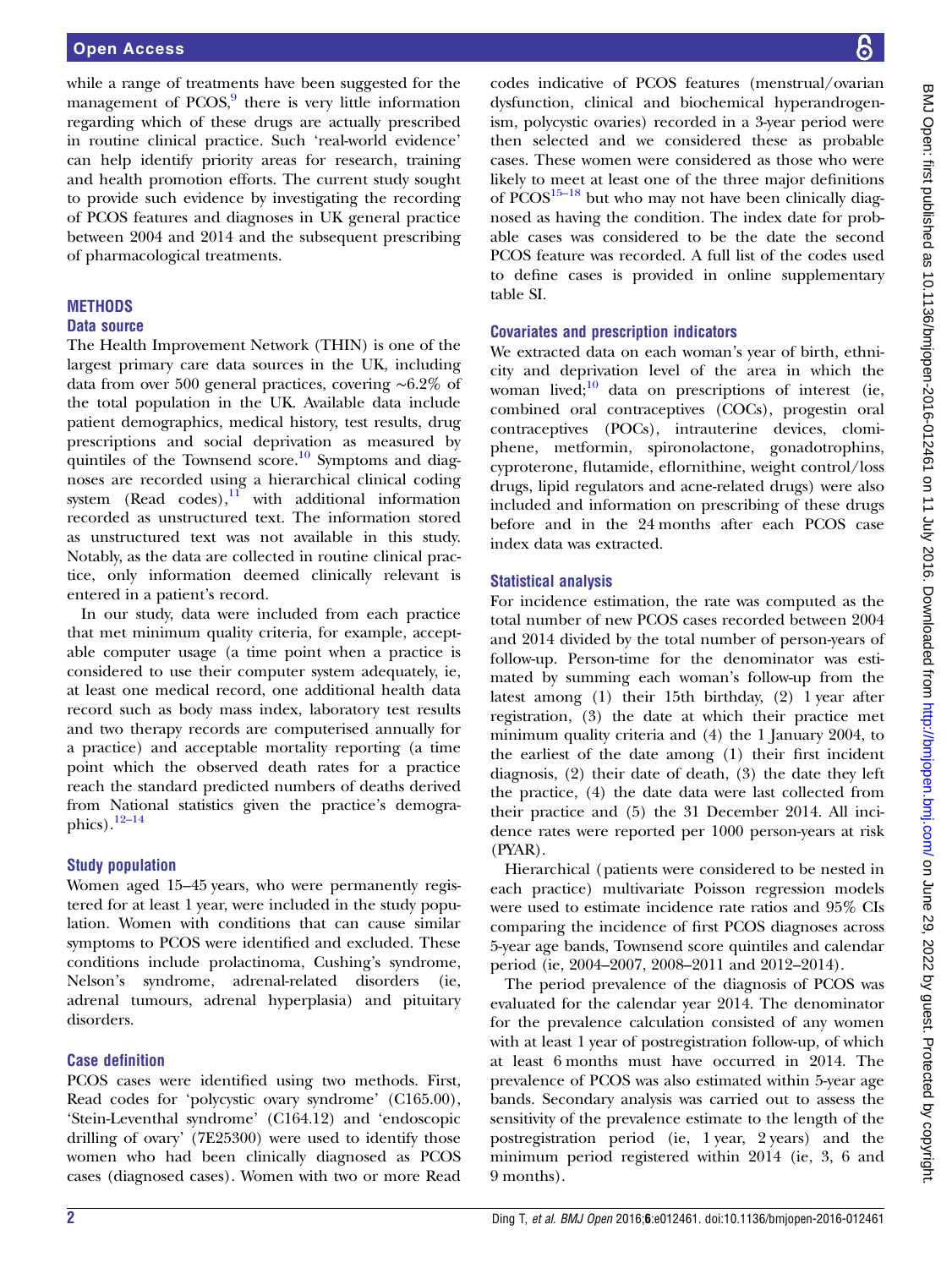Among the women with a diagnosis of PCOS, we calculated the number and proportion with a prescription for one of the drugs of interest at any point prior to their PCOS index date. Among the women without prescription for each drug of interest prior to the index date, we then calculated the proportion of women with a prescription for that drug within 2 years after the PCOS index date. We used cumulative incidence plots to describe how the proportion initiating different drugs increased over the 2 years following the PCOS index date for the time period 2004–2012.

All analyses were performed using STATA V.13.0 and were carried out for all PCOS cases and stratified by case definition (diagnosed PCOS vs probable PCOS).

#### RESULTS

In total, 7233 diagnosed and 7057 probable PCOS cases were identified among 2 087 107 female individuals aged 15–45 years old between 2004 and 2014. Table 1 describes the number of PCOS features identified in each group. The incidence rate of diagnosed PCOS cases was 0.93 per 1000 PYAR (95% CI 0.91 to 0.96), whereas the rate for probable cases was 0.91 per 1000 PYAR (95% CI 0.89 to 0.93). This equated to an overall combined incidence rate of 1.84 PYAR (95% CI 1.81 to 1.87).

The overall incidence of PCOS increased from 1.67 (95% CI 1.58 to 1.77) per 1000 PYAR in 2004 to 2.00 (95% CI 1.89 to 2.10) per 1000 PYAR in 2010, after which the rate remained relatively constant at ∼2 per 1000 PYAR (figure 1). The incidence was the highest for those in the 20–24 year age group (3.59 per 1000 PYAR, 95% CI 3.47 to 3.70), whereas the 40–44 year age group had the lowest incidence (0.62 per 1000 PYAR, 95% CI 0.58 to 0.66). The age-specific trend of PCOS diagnoses was similar for diagnosed and probable cases. After adjusting for the effects of year and social deprivation, significant differences still remained in the incidence of PCOS [\(table 2](#page-3-0)). In terms of social deprivation, the incidence of PCOS for individuals who were least deprived was 1.59 (95% CI 1.53 to 1.65) per 1000 PYAR, whereas among the most deprived, a rate of 2.23 (95% CI 2.15 to 2.32) per 1000 PYAR was estimated. This difference in

| <b>Table 1</b> Number and proportion of diagnosed and<br>probable cases with major PCOS features |                                    |                                     |  |  |  |
|--------------------------------------------------------------------------------------------------|------------------------------------|-------------------------------------|--|--|--|
| <b>Features</b>                                                                                  | <b>Diagnosed</b><br>cases (n=7233) | <b>Probable cases</b><br>$(n=7057)$ |  |  |  |
| Menstrual<br>dysfunction                                                                         | 2055 (28.4)                        | 6265 (88.8)                         |  |  |  |
| Hyperandrogenism                                                                                 | 2836 (39.2)                        | 6221 (88.2)                         |  |  |  |
| <b>PCO</b>                                                                                       | 199(2.8)                           | 1636 (23.2)                         |  |  |  |
| Two or more<br>features                                                                          | 597 (8.3)                          | 7057 (100)                          |  |  |  |
| Values are represented as n (%).<br>PCOS, polycystic ovary syndrome.                             |                                    |                                     |  |  |  |



Open Access

Figure 1 Time trends in PCOS diagnosis recorded (for diagnosed, probable and total cases). PCOS, polycystic ovary syndrome.

rates remained statistically significant after adjusting for effects of other covariates (ie, age and year) and after stratifying by case definition [\(table 2](#page-3-0)).

The overall prevalence of PCOS in 2014 was ∼2.27% (95% CI 2.23% to 2.31%), with a prevalence of 1.34% and 0.93% in diagnosed and probable cases, respectively. The age-specific prevalence peaked in the 30–34 year age group, and decreased for older age groups. Prevalence estimates were not sensitive to varying the postregistration period and the time period registered within 2014, remaining consistently ∼2%.

The proportion of women using one of the PCOS-related drugs before or after their index date varied widely across drugs groups (see [table 3\)](#page-4-0). At the time of their PCOS index date, over 40% of women had previously been prescribed COC, ∼30% had been prescribed acne-related drugs before diagnosis, >18% had been prescribed POCs and ∼18% had previously been prescribed at least one of the other drugs ([table 3\)](#page-4-0). Acne-related drugs, COC and metformin were the most commonly used drugs in the 24 months after a PCOS record ([table 3](#page-4-0)). Plots describing the cumulative incidence of women with a prescription for each drug type over the 24 months following their index date are provided in online supplementary figure SI. The plots show that while all drugs show an initial surge in prescribing on or just after the PCOS index date, this is greater for some drugs (eg, metformin, acne-related drugs) than for others (COCs and POCs).

Prescription results stratified according to whether PCOS cases were diagnosed or probable are provided in online supplementary table SII. These results indicate that acne-related treatments and POCs were more commonly used to treat probable than diagnosed cases, while COCs, metformin, clomiphene, cyproterone, eflornithine and weight loss drugs were prescribed more commonly in diagnosed than probable cases. Cumulative incidence plots stratified according to whether a case was diagnosed or probable illustrate the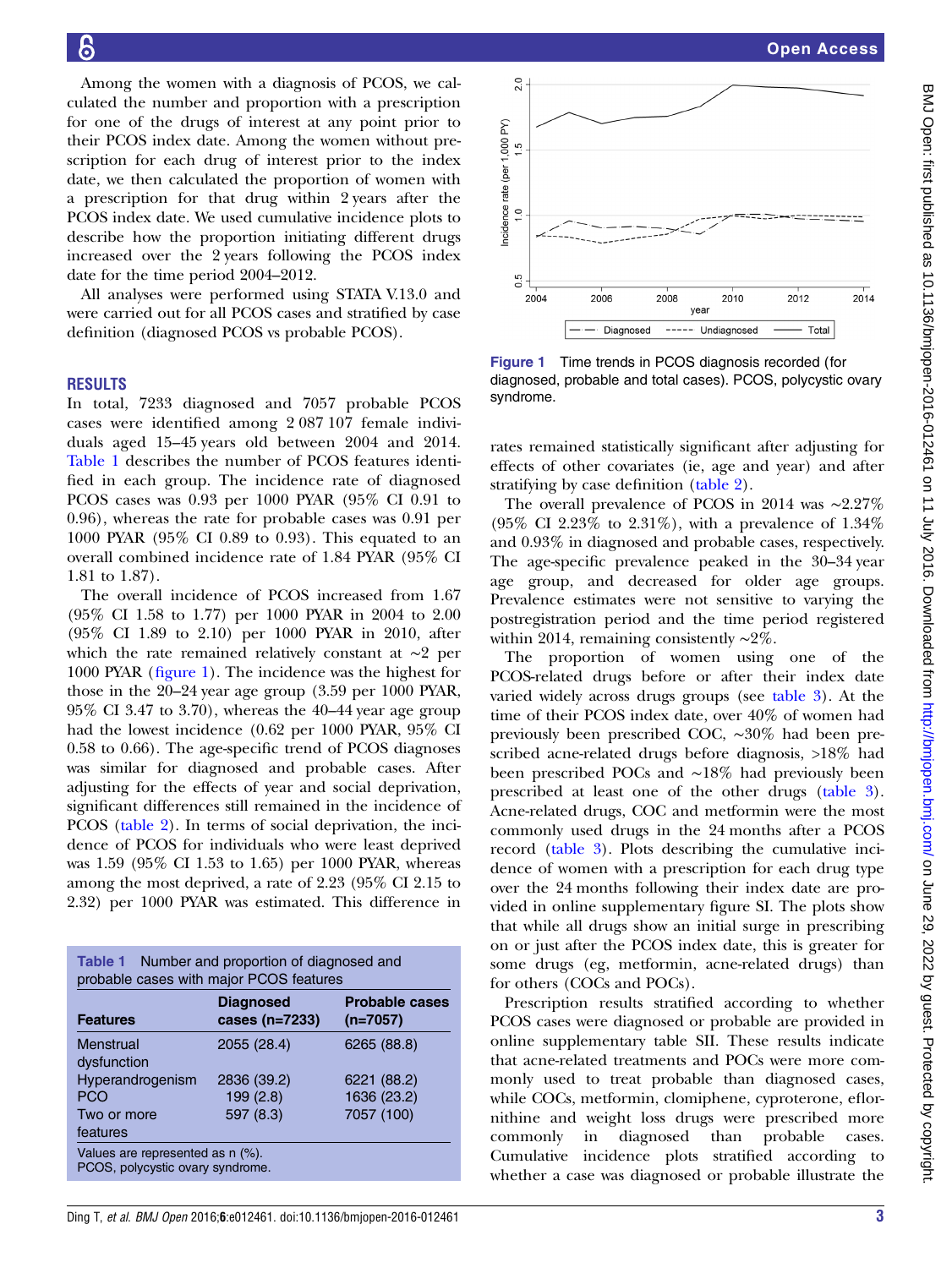|             | <b>Diagnosed PCOS</b>                 |                                            |                              | <b>Probable PCOS</b>                  |                                  |            | <b>Overall</b>                        |                                             |            |
|-------------|---------------------------------------|--------------------------------------------|------------------------------|---------------------------------------|----------------------------------|------------|---------------------------------------|---------------------------------------------|------------|
|             | Rate per 1000<br><b>PYAR (95% CI)</b> | <b>Adjusted* IRR</b><br>$(95% \text{ Cl})$ | $\mathbf{p}$<br><b>Value</b> | Rate per 1000<br><b>PYAR (95% CI)</b> | <b>Adjusted* IRR</b><br>(95% CI) | p<br>Value | Rate per 1000<br><b>PYAR (95% CI)</b> | <b>Adjusted* IRR</b><br>$(95\% \text{ Cl})$ | p<br>Value |
| Townsend    |                                       |                                            | < 0.001                      |                                       |                                  | < 0.001    |                                       |                                             | < 0.001    |
| quintile    |                                       |                                            |                              |                                       |                                  |            |                                       |                                             |            |
|             | $0.80$ (0.76 to 0.84)                 |                                            |                              | $0.80$ (0.76 to 0.84)                 |                                  |            | 1.59 (1.53 to 1.65)                   |                                             |            |
| 2           | $0.90$ (0.85 to 0.95)                 | 1.14 $(1.06 \text{ to } 1.23)$             |                              | $0.79$ (0.75 to 0.84)                 | $0.99$ (0.92 to 1.07)            |            | 1.69 (1.62 to 1.75)                   | 1.08 $(1.02 \text{ to } 1.14)$              |            |
| 3           | $0.94$ (0.90 to 0.99)                 | 1.12 $(1.04 \text{ to } 1.21)$             |                              | 0.91 (0.86 to 0.96)                   | 1.07 (0.99 to 1.15)              |            | 1.85 (1.78 to 1.92)                   | 1.10 $(1.05 \text{ to } 1.16)$              |            |
| 4           | 1.02 (0.97 to 1.07)                   | 1.15 $(1.06 \text{ to } 1.24)$             |                              | $0.97$ (0.92 to 1.02)                 | 1.06 $(0.98 \text{ to } 1.15)$   |            | 1.98 (1.91 to 2.05)                   | 1.11 $(1.05 \text{ to } 1.17)$              |            |
| 5.          | 1.07 $(1.01 \text{ to } 1.13)$        | 1.15 $(1.05 \text{ to } 1.25)$             |                              | 1.17 $(1.11$ to 1.23)                 | 1.21 (1.11 to 1.32)              |            | 2.23 (2.15 to 2.32)                   | 1.19 $(1.11 \text{ to } 1.26)$              |            |
| Age (years) |                                       |                                            | < 0.001                      |                                       |                                  | < 0.001    |                                       |                                             | < 0.001    |
| $15 - 19$   | 1.20 (1.14 to 1.27)                   | $0.69$ (0.64 to 0.74)                      |                              | $0.54$ (0.50 to 0.59)                 | $0.29$ (0.27 to 0.32)            |            | 1.75 (1.67 to 1.83)                   | $0.49$ (0.46 to 0.51)                       |            |
| $20 - 24$   | 1.72 (1.64 to 1.80)                   |                                            |                              | 1.87 (1.79 to 1.96)                   |                                  |            | 3.59 (3.47 to 3.70)                   |                                             |            |
| $25 - 29$   | 1.51 $(1.44 \text{ to } 1.58)$        | 0.86(0.80 to 0.91)                         |                              | 1.49 (1.42 to 1.56)                   | $0.78$ (0.73 to 0.83)            |            | 2.98 (2.88 to 3.08)                   | $0.81$ (0.78 to 0.85)                       |            |
| $30 - 34$   | 1.03 $(0.98 \text{ to } 1.09)$        | $0.58$ (0.54 to 0.62)                      |                              | 0.86(0.81 to 0.91)                    | $0.46$ (0.42 to 0.49)            |            | 1.88 (1.81 to 1.96)                   | $0.51(0.49 \text{ to } 0.54)$               |            |
| $35 - 39$   | $0.45$ (0.42 to 0.49)                 | $0.26$ (0.24 to 0.28)                      |                              | $0.55$ (0.51 to 0.59)                 | $0.30$ (0.27 to 0.32)            |            | $0.99$ (0.94 to 1.05)                 | $0.27(0.26 \text{ to } 0.29)$               |            |
| $40 - 44$   | $0.17$ (0.15 to 0.19)                 | $0.10$ (0.08 to 0.11)                      |                              | $0.45$ (0.42 to 0.48)                 | $0.24$ (0.22 to 0.26)            |            | $0.62$ (0.58 to 0.66)                 | $0.17$ (0.16 to 0.18)                       |            |
| Year        |                                       |                                            | < 0.001                      |                                       |                                  | < 0.001    |                                       |                                             | < 0.001    |
| 2004-2007   | $0.91$ (0.87 to 0.94)                 |                                            |                              | $0.82$ (0.79 to 0.86)                 |                                  |            | 1.73 (1.68 to 1.78)                   |                                             |            |
| 2008-2011   | $0.94$ (0.91 to 0.98)                 | 1.00 $(0.95 \text{ to } 1.06)$             |                              | $0.95$ (0.92 to 0.99)                 | 1.13 $(1.07 \text{ to } 1.19)$   |            | 1.89 (1.84 to 1.94)                   | 1.06 $(1.02 \text{ to } 1.10)$              |            |
| 2012-2014   | $0.96$ (0.92 to 1.01)                 | $0.98$ (0.92 to 1.04)                      |                              | $0.98$ (0.93 to 1.02)                 | 1.13 (1.07 to 1.20)              |            | 1.92 (1.86 to 1.98)                   | 1.04 (1.00 to 1.09)                         |            |

#### <span id="page-3-0"></span>Table 2 Recorded rate of PCOS diagnoses by social and demographical characteristics

\*IRR from multilevel Poisson distribution accounted for practice-level variability and adjusted for other variables considered.

IRR, incidence rate ratio; PCOS, polycystic ovary syndrome; PYAR, person-years at risk.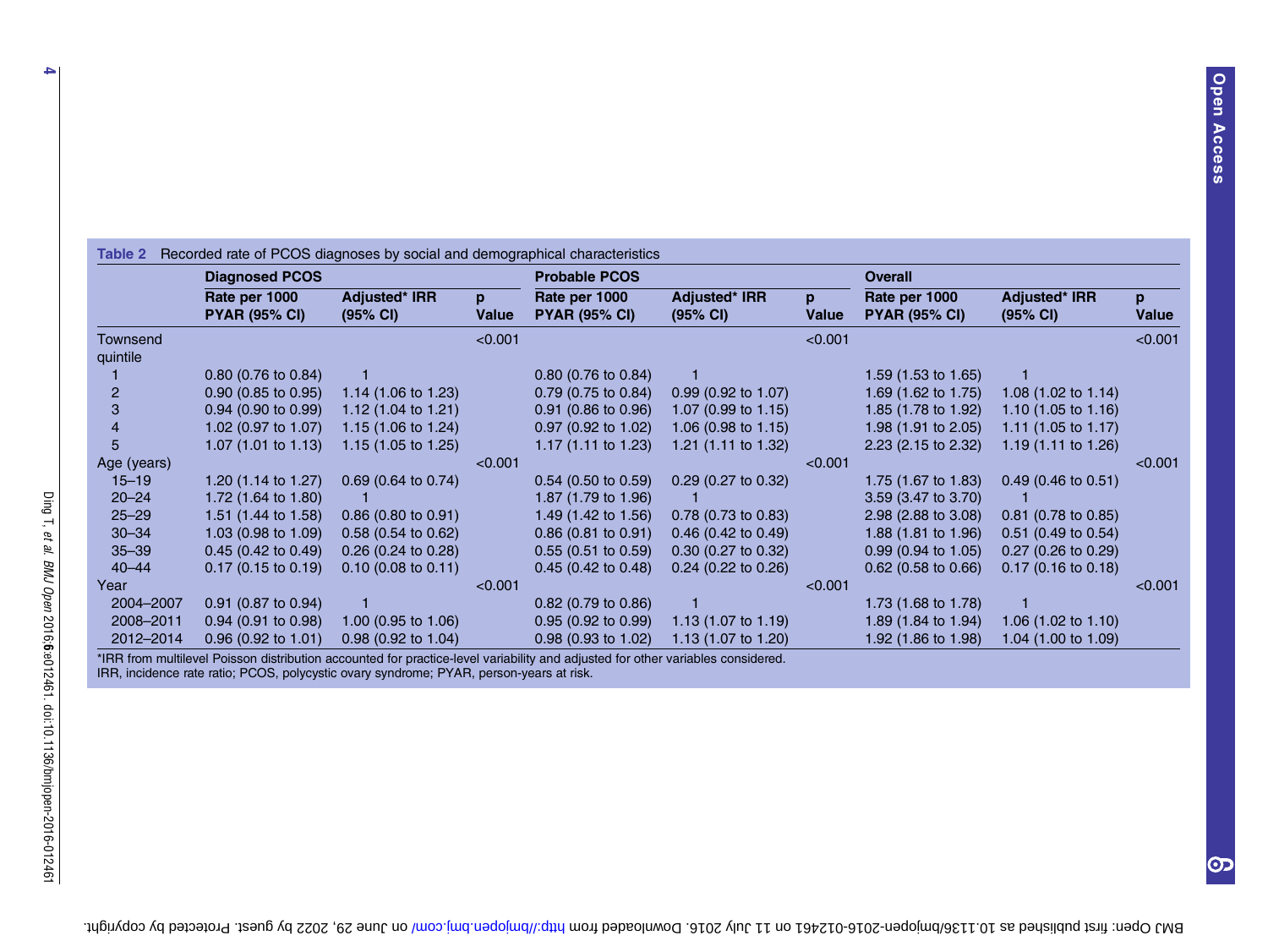<span id="page-4-0"></span>

|         | Table 3 Number and percentage of PCOS women prescribed relevant drugs for PCOS prior to and following the diagnosis |
|---------|---------------------------------------------------------------------------------------------------------------------|
| of PCOS |                                                                                                                     |

|                                  | <b>Before diagnosis of</b> | After diagnosis of PCOS, number (%) |              |             |  |
|----------------------------------|----------------------------|-------------------------------------|--------------|-------------|--|
| <b>Types of drugs</b>            | PCOS, number (%)           | 2004-2007                           | 2008-2011    | 2012-2014   |  |
| Combined oral contraceptives     | 12 349 (40.22)             | 901 (17.01)                         | 912 (18.87)  | 459 (17.88) |  |
| POC                              | 5806 (18.91)               | 474 (6.45)                          | 691 (10.22)  | 272 (7.80)  |  |
| <b>IUDs</b>                      | 728 (2.37)                 | 43 (0.50)                           | 64 (0.75)    | 25(0.52)    |  |
| Clomiphene                       | 518 (1.69)                 | 210(2.46)                           | 165 (1.92)   | 70 (1.43)   |  |
| <b>Metformin</b>                 | 1278 (4.16)                | 1212 (14.77)                        | 1102 (13.25) | 495 (10.52) |  |
| Gonadotrophins                   | 435 (1.42)                 | 29(0.34)                            | 13(0.15)     | 13 (0.26)   |  |
| Spironolactone                   | 235 (0.77)                 | 109 (1.26)                          | 111 (1.28)   | 43 (0.87)   |  |
| Cyproterone                      | 91(0.30)                   | 28(0.32)                            | 19(0.22)     | 3(0.06)     |  |
| <b>Flutamide</b>                 | 6(0.02)                    | 4(0.05)                             | 1(0.01)      | 0           |  |
| Eflornithine                     | 550 (1.79)                 | 354(4.10)                           | 407 (4.81)   | 172 (3.58)  |  |
| Weight control/loss drugs        | 1330 (4.33)                | 403 (4.84)                          | 364 (4.43)   | 91(1.95)    |  |
| Lipid regulators                 | 194 (0.63)                 | 69 (0.79)                           | 46 (0.53)    | 8(0.16)     |  |
| Acne-related drugs               | 9000 (29.31)               | 1182 (19.52)                        | 1234 (20.78) | 582 (18.32) |  |
| Values are represented as n (%). |                            |                                     |              |             |  |

COC, combined oral contraceptive; IUD, intrauterine device; PCOS, polycystic ovary syndrome; POC, progestin oral contraceptive.

differences listed in online supplementary table SII and further to this show that these differences are typically established on or immediately after the index date (fi[gure 2\)](#page-5-0).

# **DISCUSSION**

#### Summary

We present data on >14 000 potential PCOS cases among women aged 15–45 years in primary care across the UK between 2004 and 2014. 51.2% of these women had a PCOS diagnosis recorded, while 49.9% did not, corresponding to incidence rates of 0.93 per 1000 PYAR (95% CI 0.91 to 0.96) and 0.91 per 1000 PYAR (95% CI 0.89 to 0.93), respectively. The prevalence of PCOS in 2014 was ∼2.27%. There was a considerable variation in the type of drug prescribed on the day of, or in the 24 months after, a PCOS diagnosis and prescribing differed between diagnosed and probable cases.

## Strengths and limitations

To the best of our knowledge, this study is the first to investigate the diagnosis and management of PCOS in the primary care setting in the UK. As THIN contains over 10 million patient records, our study is robust in terms of sample size. The longitudinal nature of the database also allowed us to examine trends over a 10-year study period, which has not been captured by previous epidemiological studies where individuals were often sampled at a single time point.

As our data were collected in routine clinical practice, our results reflect the true burden of PCOS on the healthcare system. However, this also means that only data considered relevant at the time of a consultation are recorded by clinicians. Consequently, it is unsurprising that only 8% of diagnosed cases had two or more PCOS features recorded as, while the initial feature

prompting referral is likely to be noted by the general practitioner (GP), once a PCOS diagnosis has been made by a specialist a GP is unlikely to record anything other than the confirmed diagnosis in the coded record. The routine nature of data collection also meant that underdiagnosis was a concern in the current study and underestimation of PCOS rates was anticipated. We attempted to address under-reporting by allowing women with two or more features of PCOS (interfeature period within 3 years) to count as a PCOS case. However, the inclusion of probable cases may introduce case misclassification as some probable cases may not be true PCOS cases. For example, while we considered women with a raised testosterone level to have hyperandrogenism, there are concerns surrounding the accuracy of testosterone testing.<sup>[19](#page-7-0)</sup> On the contrary, it is also possible that many probable cases are true cases but do not have a diagnosis recorded in their medical records for some reason.

Incomplete patient history is a concern as women with prevalent PCOS diagnoses at the time of registration with a practice may not be identified, resulting in the underestimation of prevalence rates and the overestimation of incidence rates. Additionally, the lack of information on ethnicity is also an issue as the trends in incidence observed over age, deprivation and calendar year categories may be influenced by unobserved differences in ethnicity distributions across these covariates.

As we lack information on the indication for prescriptions, we cannot be certain that prescriptions issued after, or even on, the date of a PCOS record were prescribed for the treatment of PCOS. For example, ∼30% of the PCOS cases prescribed metformin had a prior diagnosis of type 2 diabetes, the approved indication for this drug. However, by excluding those ever prescribed metformin prior to their PCOS diagnosis from our calculations, we can be relatively confident that prescriptions for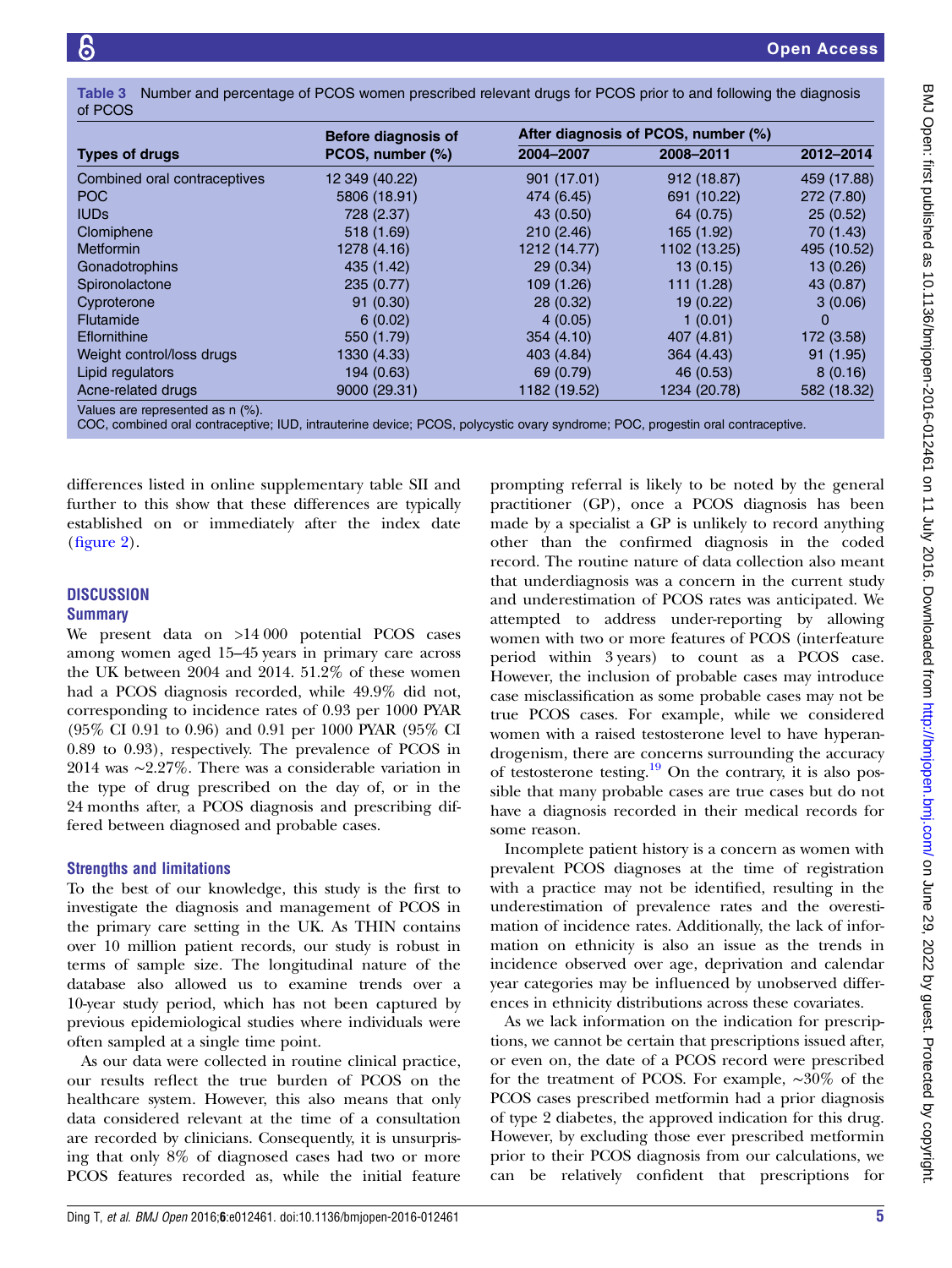<span id="page-5-0"></span>

Figure 2 Plots describing the cumulative incidence of women with a prescription for each drug type over the 24 months following their index date stratified according to whether the case was diagnosed (dashed line) or probable (solid line). Results shown for the eight most commonly prescribed drugs. COC, combined oral contraceptive; POC, progestin oral contraceptive.

metformin issued on the date of a PCOS diagnosis are likely to be at least partly for the treatment of PCOS. Our confidence that the drug was prescribed for PCOS then decreases with increasing time after the PCOS diagnosis such that we expect the proportion of diagnosed cases prescribed metformin for PCOS to lie somewhere between the 8% with a prescription on the date of diagnosis and the 20% with a prescription on or in the 24 months after the date of diagnosis.

While we lacked information on prescribing outside primary care, the responsibility for prescribing treatments which have been initiated by specialists is likely to be transferred to an individual's GP a number of months after diagnosis. The use of a 24-month window to assess prescribing therefore allowed us to capture initiation of drugs prescribed in secondary care. This is reflected in the cumulative incidence curves shown in online supplementary figure S1 where the drugs that are commonly initiated outside primary care (eg, spironolactone and clomiphene) are initiated further after the index date than the drugs typically initiated in primary care (eg, COCs and acne drugs). However, prescribing rates may be underestimated if care is not transferred to the GP within 24 months (eg, for budgetary reasons).

The proportion of women with PCOS who had been prescribed COCs before their PCOS diagnosis is similar to that reported by other studies.<sup>[20 21](#page-7-0)</sup> The proportion of women with PCOS who initiated metformin after their diagnosis in our study (over 10%) is comparable to that of a Danish study where 11.8% of the women with PCOS were identified as having received metformin. $21$  These comparisons support the validity of our prescribing data.

#### Interpretation

The prevalence of recorded PCOS in UK primary care in 2014 is comparable to that obtained from studies using databases in the USA  $(0.56-2.22\%)$  $(0.56-2.22\%)$  $(0.56-2.22\%)$ .  $22-24$ However, the rates are significantly lower than those from epidemiological surveys in the Europe where systematic screening was often provided to identify cases from selected populations.<sup>[25](#page-7-0)–28</sup> This gap highlights the importance for improving public and GPs' awareness of PCOS.

The incidence of PCOS increased slightly over the study period; however, no significant changes in yearly rates were observed. This might reflect the increasing awareness of the syndrome after the establishment of the Rotterdam and Androgen Excess Society criteria during the study period. However, it could also be due to the improvement of the database, that is, the completeness of medical recordings has improved over time.

It should be noted that the Townsend score represents the deprivation level of the area in which a woman lives. Women who lived in more deprived areas had a higher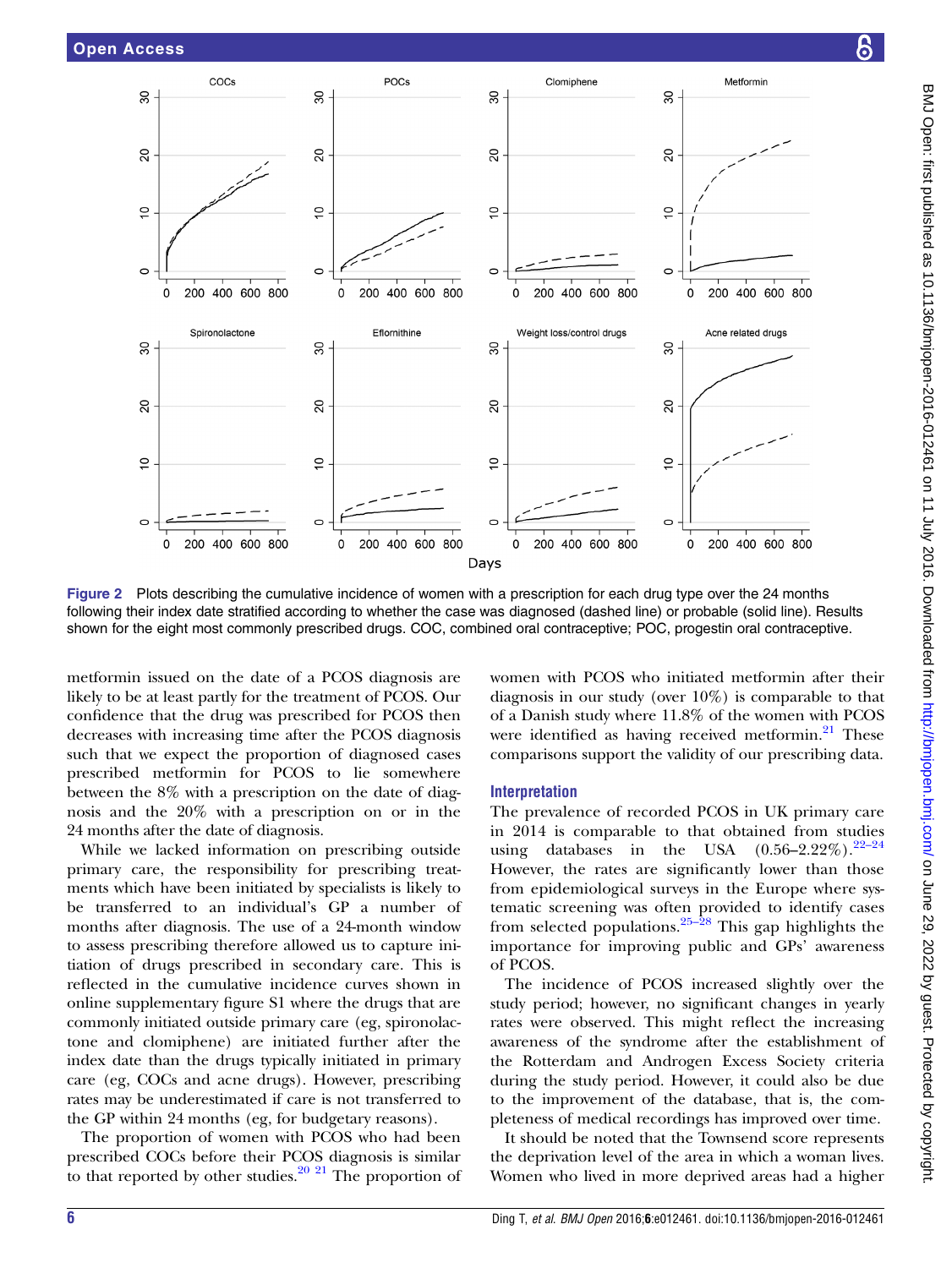<span id="page-6-0"></span>incidence of PCOS than those living in the less deprived areas. A possible explanation is that obesity (a factor strongly associated with PCOS) is more prevalent among women living in more deprived areas. Alternatively, these women may consult their GP more frequently

The fact that the incidence of probable PCOS cases was as high as the incidence of diagnosed cases indicates that there is a large group of women who present in primary care exhibiting two features of PCOS within a 3-year period but who do not have a subsequent PCOS diagnosis. While for some of these probable cases a PCOS diagnosis may not be relevant, it is likely that a considerable proportion of the women may meet the diagnostic criteria for PCOS and should therefore be referred for further assessment. Failure to refer such women may mean that they are not offered the lifestyle advice or medications that could reduce their risk of long-term PCOS-related complications.

than those in less deprived areas, for other morbidities (ie, type 2 diabetes), and therefore have more opportun-

ity for PCOS to be diagnosed and recorded.

Variation was observed in the treatments prescribed to diagnosed and probable PCOS cases; in particular, a greater proportion of diagnosed women received metformin prescriptions, while a greater proportion of the probable cases received treatment for the PCOS feature they presented with. This suggests that the diagnosed and probable cases are indeed receiving different care for their condition, with some probable cases not receiving potentially effective treatments such as metformin. The wide variation in prescribing patterns may also be due to the varied nature of clinical presentations of PCOS not only by individuals and also by age. For example, young women consulting their GPs are more likely to ask for drugs to regulate their menses or to treat acne, whereas more elderly women may initiate antidiabetic drugs to prevent rapid conversion to diabetes.

Metformin and oral contraceptives were the two drugs most commonly initiated in women with diagnosed PCOS, possibly reflecting the major concerns of longterm metabolic risks of this syndrome stated by the three PCOS consensuses. However, it is notable that even among the diagnosed PCOS cases, there is some variation in treatments prescribed following a diagnosis. This suggests that there may be a lack of consensus on the ideal treatment for the condition. This is supported by a recent survey of European endocrinologists which found variation in the treatments most commonly prescribed for PCOS. $^{29}$  $^{29}$  $^{29}$  Further research into the comparative efficacy and effectiveness of the various PCOS treatment options may therefore be warranted.

#### **Conclusions**

In conclusion, compared to rates estimated in community samples, the incidence of women presenting in primary care with PCOS diagnoses and features is low compared with most epidemiological surveys. Among

the women who present, only 50% were observed to have a PCOS diagnosis recorded. Further work is therefore needed to inform women and healthcare professionals about the condition to avoid any worsening of the disease or rapid conversion into other metabolic disorders considering the relatively low cost of diagnosis and high cost of care for the associated diseases suggested by Azziz et  $al^{30}$  $al^{30}$  $al^{30}$  There is much potential for these treatments to prove cost-effective alternatives, which should be carefully considered by public healthcare providers, such as the National Health Service in the UK.

Although there is much variation in the treatments prescribed following a PCOS diagnosis, the widespread prescribing of oral contraceptives and metformin generally reflects the prognostic concerns raised in PCOS consensuses, aiming to reduce the future metabolic risks of patients with PCOS or patients who are undergoing treatment for PCOS and may already have developed metabolic disorders. Further work is needed to identify the most effective treatment for the condition.

Contributors TD, CS and IP were involved in the design of the study. TD and CS performed the analysis, and GB, IP and PJH helped with the interpretation. TD prepared the manuscript, and CS, GB, IP and PJH revised it as needed. All authors have read and approved the final manuscript.

Funding This research received no specific grant from any funding agency in the public, commercial or not-for-profit sectors.

Competing interests None declared.

Ethics approval THIN has overall ethical approval from the South East Multicentre Research Ethics Committee (reference number: 07/H1102/103).

Provenance and peer review Not commissioned; externally peer reviewed.

Data sharing statement No additional data are available.

**Open Access** This is an Open Access article distributed in accordance with the terms of the Creative Commons Attribution (CC BY 4.0) license, which permits others to distribute, remix, adapt and build upon this work, for commercial use, provided the original work is properly cited. See: [http://](http://creativecommons.org/licenses/by/4.0/) [creativecommons.org/licenses/by/4.0/](http://creativecommons.org/licenses/by/4.0/)

#### **REFERENCES**

- 1. Balen AH, Conway GS, Homburg R, et al. Polycystic ovary syndrome: a guide to clinical management. UK: Taylor & Francis, 2005.
- 2. Cheung AP. Ultrasound and menstrual history in predicting endometrial hyperplasia in polycystic ovary syndrome. Obstet Gynecol 2001;98:325–31.
- 3. Dunaif A. Insulin resistance and the polycystic ovary syndrome: mechanism and implications for pathogenesis. Endocr Rev 1997;18:774–800.
- 4. Moran LJ, Misso ML, Wild RA, et al. Impaired glucose tolerance, type 2 diabetes and metabolic syndrome in polycystic ovary syndrome: a systematic review and meta-analysis. [Hum Reprod](http://dx.doi.org/10.1093/humupd/dmq001) [Update](http://dx.doi.org/10.1093/humupd/dmq001) 2010;16:347–63.
- 5. Azziz R, Woods KS, Reyna R, et al. The prevalence and features of the polycystic ovary syndrome in an unselected population. [J Clin](http://dx.doi.org/10.1210/jc.2003-032046) [Endocrinol Metab](http://dx.doi.org/10.1210/jc.2003-032046) 2004;89:2745–9.
- 6. Sanchón R, Gambineri A, Alpañés M, et al. Prevalence of functional disorders of androgen excess in unselected premenopausal women: a study in blood donors. [Hum Reprod](http://dx.doi.org/10.1093/humrep/des028) 2012;27:1209–16.
- 7. Li R, Zhang Q, Yang D, et al. Prevalence of polycystic ovary syndrome in women in China: a large community-based study. [Hum Reprod](http://dx.doi.org/10.1093/humrep/det262) 2013;28:2562–9.
- 8. Joham AE, Ranasinha S, Zoungas S, et al. Gestational diabetes and type 2 diabetes in reproductive-aged women with polycystic ovary syndrome. [J Clin Endocrinol Metab](http://dx.doi.org/10.1210/jc.2013-2007) 2014;99:E447-452
- 9. Badawy A, Elnashar A. Treatment options for polycystic ovary syndrome. [Int J Womens Health](http://dx.doi.org/10.2147/IJWH.S11304) 2011;3:25-35.